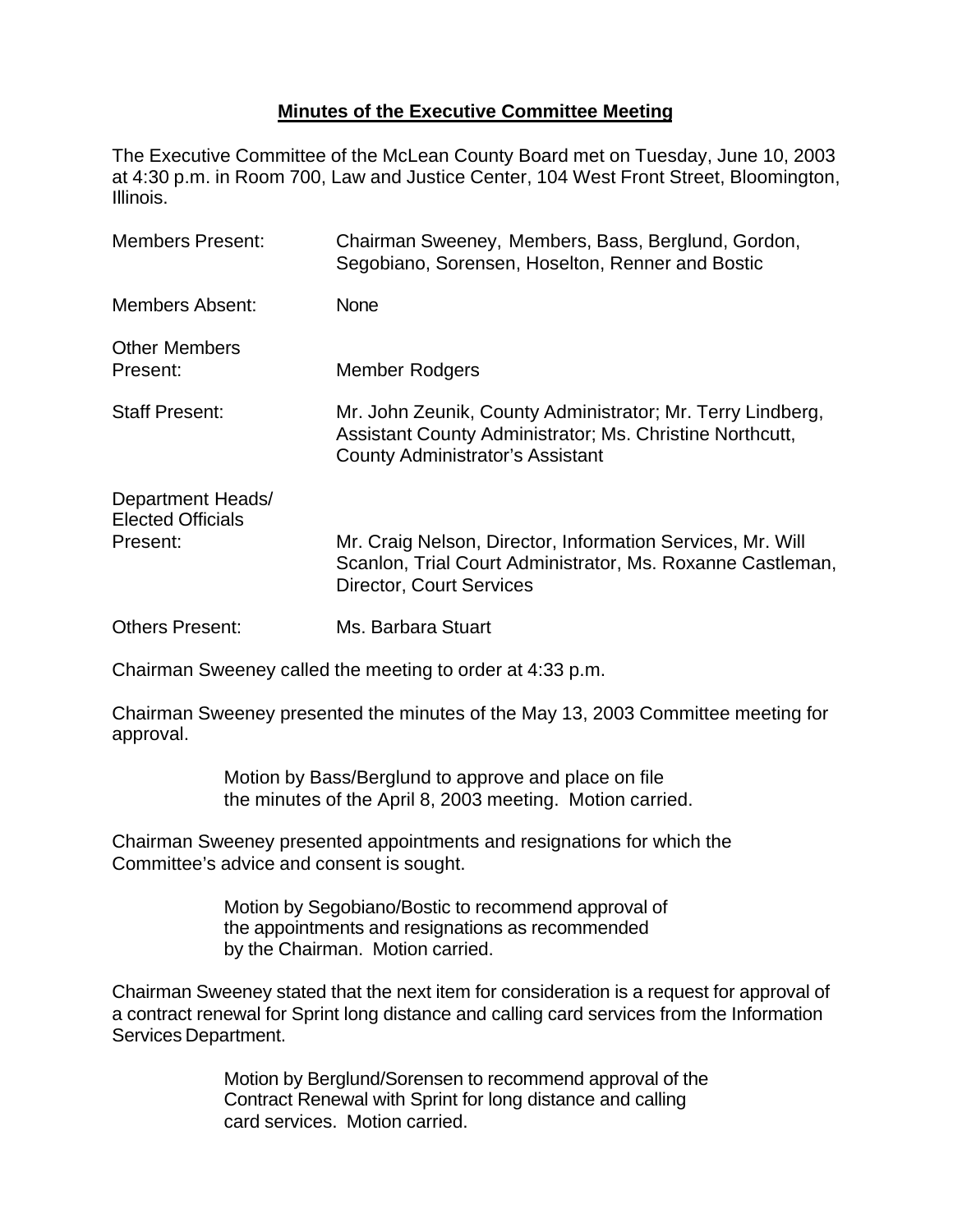Minutes of the Executive Committee June 10, 2003 Page Two

Chairman Sweeney stated the next item is an update for Committee members by Ms. Berglund. Ms. Berglund explained that she had distributed some information to the Committee members regarding the Illinois Association of County Board Members. Ms. Berglund advised the Committee that this item is for information only.

Chairman Sweeney moved on to the Committee reports.

Ms. Bostic, Chairman of the Property Committee, stated that there were two items for action. The first is a request for an Emergency Appropriation to correct the amount that was charged for the McBarnes Building boiler replacement in fiscal year 2003. When it was done at that time, the amount charged was incorrect and this will fix that.

> Motion by Bostic/Renner to Recommend Approval of an Emergency Appropriation Ordinance Amending the McLean County FY 2003 Combined Annual Appropriation and Budget Ordinance General Fund 001, County Board Department 001, McBarnes Building Capital Lease Fund 0350, McBarnes Building Department 0085.

Mr. Zeunik stated that the Emergency Appropriation Ordinance which the County Board had originally approved in fiscal year 2003 had the wrong amount. The County Auditor has given us the corrected amount that is to be charged against the fiscal year 2003 budget. This Emergency Appropriation Ordinance does have additional language which basically nullifies the previous action.

Motion carried.

Ms. Bostic advised that next item for action is an operating agreement between McLean County and Bloomington Municipal Credit Union to operate a customer convenience site in the lobby of the Law and Justice Center.

> Motion by Bostic/Sorensen to Recommend Approval of An Operating Agreement Between McLean County and Bloomington Municipal Credit Union to operate a Customer Convenience site in the Lobby of the Law and Justice Center.

Mr. Segobiano stated that in the agreement, number three refers to services being offered to credit union members only and not the general public. The Law and Justice Center is a County owned building and if the County enters into exclusive rights, that may create a problem. Ms. Bostic replied that question did not come up in Committee. Ms. Bostic informed the Committee that you must be a member of the credit union to transact business with them. Mr. Segobiano stated that his point is, credit unions are exclusive and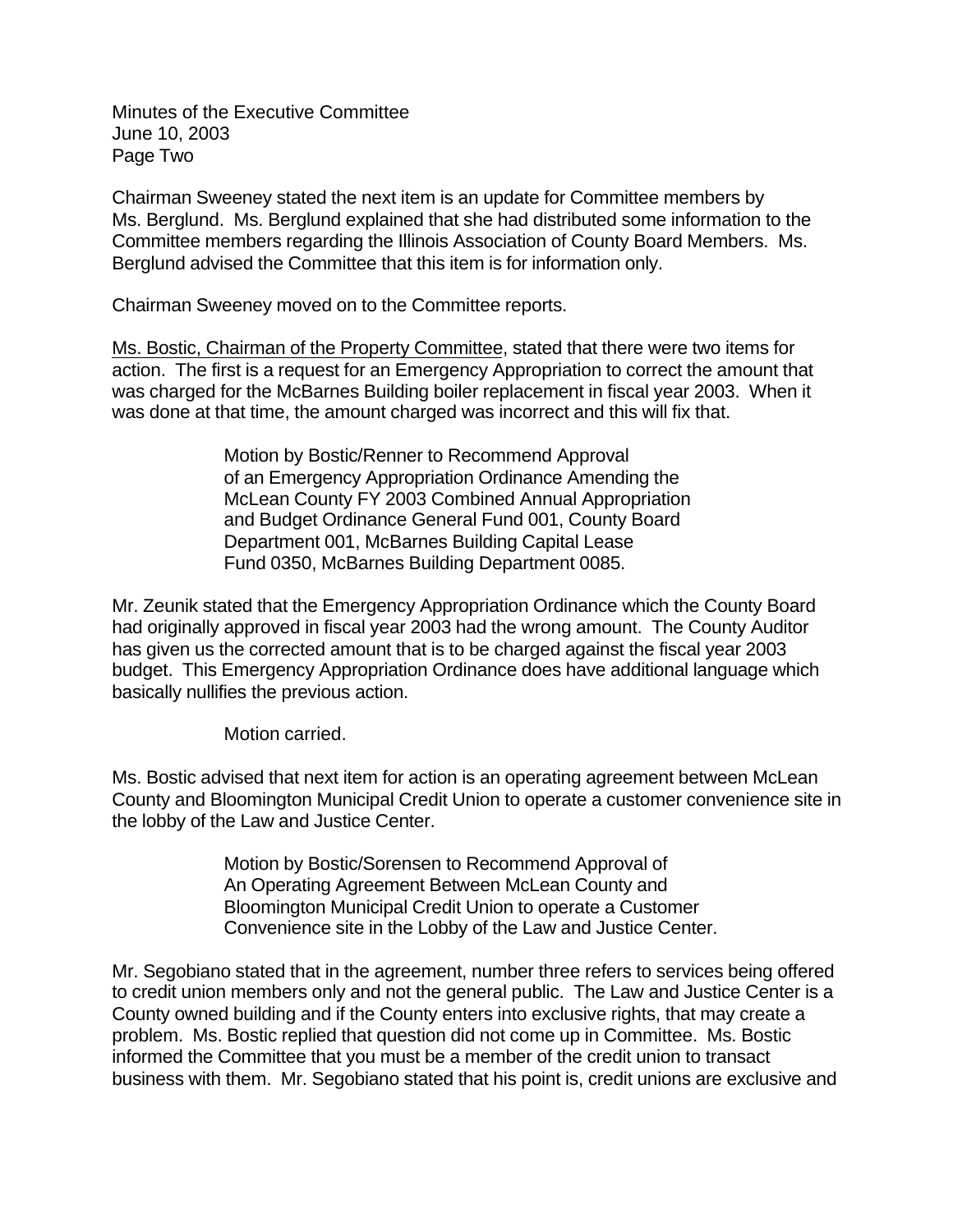Minutes of the Executive Committee June 10, 2003 Page Three

that is the problem. Mr. Zeunik replied that the Bloomington Municipal Credit Union approached the County with this idea. This is the Credit Union that is available to County employees. They wanted to make the Credit Union's service available on site. Certainly, anyone who is a member of the credit union can use the window on County premises. Mr. Segobiano stated that some other organization may approach the County and want to use the County facilities. Ms. Bostic stated that if that happens, and it is an employee benefit, the County will consider that request at that time.

Mr. Sorensen asked if the Credit Union will go in the window when taxes are paid. Ms. Bostic stated that Ms. McNeil, County Treasurer will retain the primary use of the widow. The credit union will work around her schedule.

> Motion carried. Mr. Segobiano stated he would like to be recorded as present.

Ms. Bostic stated there are some items for information in the Committee's agenda packet.

Mr. Bass, Chairman of the Transportation Committee, stated that the Committee has no items for action. The Committee had no questions at this time.

Mr. Sorensen, Chairman of the Finance Committee, stated that the Finance Committee has several items for action. The first item is a request for approval of an Intergovernmental Agreement between the Illinois Department of Public Aid and the McLean County Nursing Home to authorize an alternate reimbursement method.

> Motion by Sorensen/Berglund to recommend approval of an Intergovernmental Agreement between the Illinois Department of Public Aid and the McLean County Nursing Home to authorize an alternate reimbursement methodology.

Mr. Gordon asked what was the original methodology. Mr. Sorensen stated that this agreement lays out a methodology for electronic fund transfers between the State and the County for payment of the bills and there is also reimbursement from the federal government. It is putting a new procedure in place for how the money moves as opposed to waiting for checks to be cut. Mr. Zeunik added that historically, only Cook County has been able to access this reimbursement methodology. This alternative methodology has allowed the Cook County health facilities to maximize their reimbursement from the State. It increases their reimbursement by a factor of 10%. The law was changed to permit all public nursing homes in Illinois to access this type of reimbursement. It will allow the McLean County Nursing Home to realize a 10% increase in reimbursement. This methodology allows the State to claim more dollars from the federal government.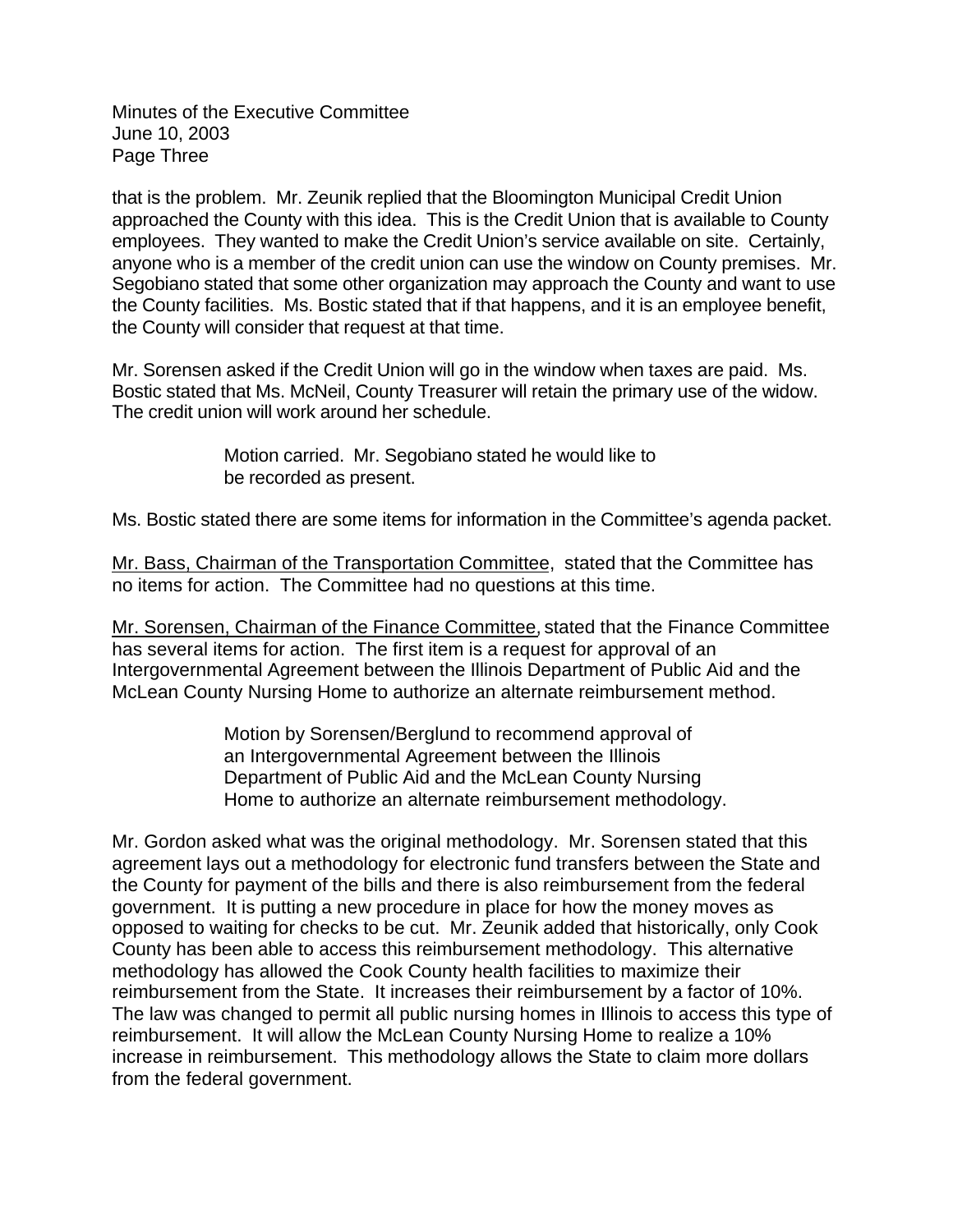Minutes of the Executive Committee June 10, 2003 Page Four

Motion carried.

Mr. Sorensen stated that the next item is a request for approval of an ordinance for the Prevailing Rate for the Public Works wages for McLean County. This is an annual housekeeping matter.

> Motion by Sorensen/Bostic to recommend approval of an Ordinance for Prevailing Rate of Public Works Wages for McLean County. Motion carried.

The next is a request for approval of a resolution amending the 2003 combined appropriation and budget amendment for West Nile Virus testing for the Health Department.

> Motion by Sorensen/Berglund to recommend approval of the Resolution Amending the 2003 Combined Appropriation and Budget Amendment Grant Fund 0107 – West Nile Virus Testing. Motion carried.

The next is a request for a budget amendment of Grant Fund 0103 – WIC Program.

Motion by Sorensen/Gordon to recommend approval of a Resolution Amending the Budget Amendment Grant Fund 0103 – WIC. Motion carried.

The next item is a request for approval of a proposed lease agreement with the Public Building Commission (PBC) of McLean County to repair the exterior dryvit at the 200 West Front Street Building.

> Motion by Sorensen/Bostic to recommend approval of a proposed Lease Agreement with the Public Building Commission of McLean County for repair/replacement of exterior Dryvit.

Mr. Sorensen explained to the Committee, that this item was pulled from last month's County Board agenda. It was proposed to be financed through the CDAP Revolving Fund. The Finance Committee became aware that PBC dollars could be available at a lower interest rate.

Motion carried.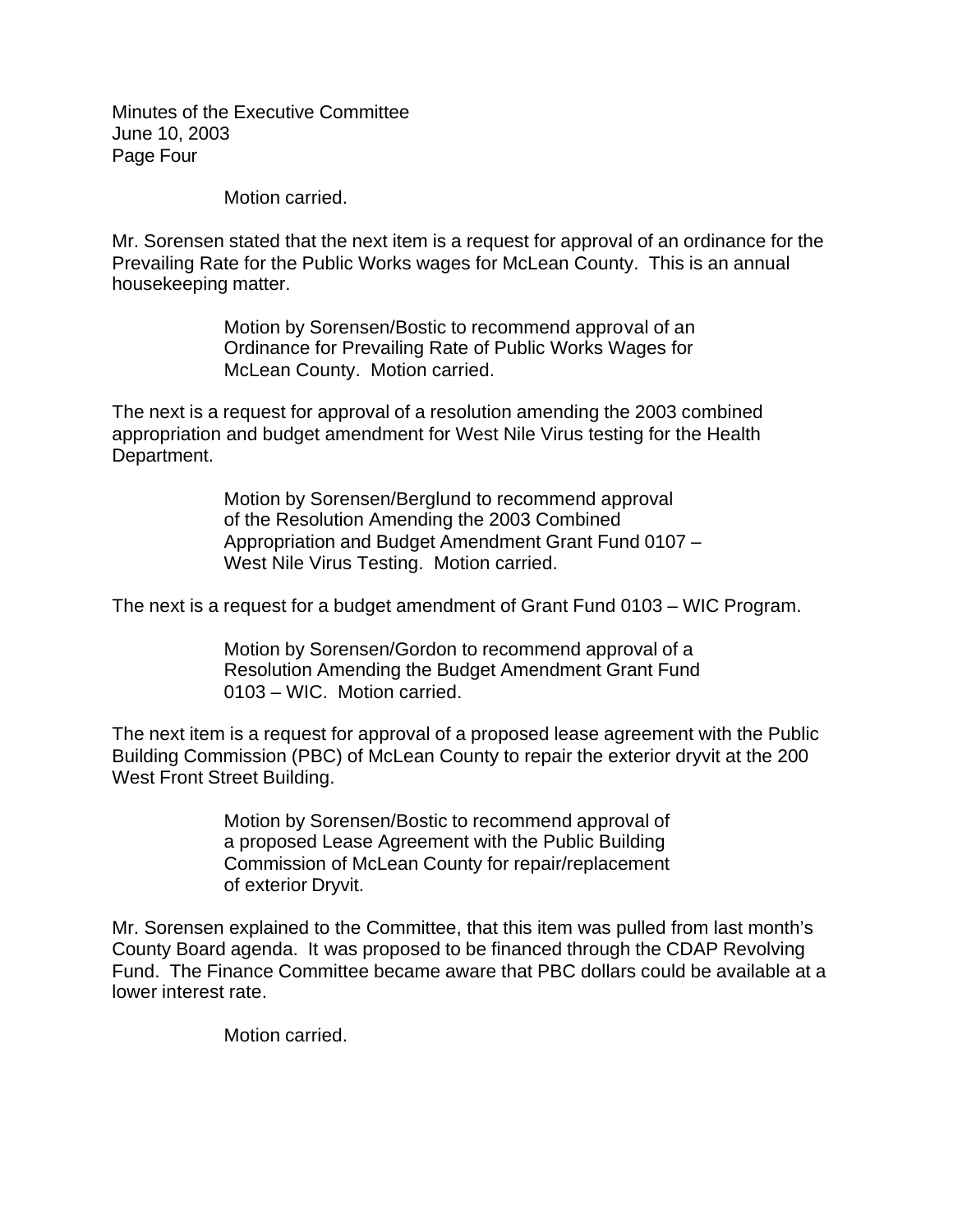Minutes of the Executive Committee June 10, 2003 Page Five

Mr. Renner, Chairman of the Justice Committee, presented two items for action. The first item is a request for approval of an Emergency Appropriation Ordinance amending the McLean County Fiscal Year 2003 Combined Annual Appropriation and Budget Ordinance ESTB Operating Fund 0450, Emergency Telephone Systems Board Department 0098 Metro Communications Center Fund 0452, MetCom Department 0030. Mr. Renner stated that this is a monetary transfer that the ETSB has approved to fund for 3.0 full-time equivalent TeleCommunicators for MetCom's back-up center.

> Motion by Renner/Sorensen to recommend approval of an Emergency Appropriation Ordinance amending the McLean County Fiscal Year 2003 Combined Annual Appropriation and Budget Ordinance ESTB Operating Fund 0450, Emergency Telephone Systems Board Department 0098 Metro Communications Center Fund 0452, MetCom Department 0030. Motion carried.

Mr. Renner stated that the second item has been under advisement for some time. There have been several hearings including one focusing on Tazewell County. There is strong evidence from communities that this will help to reduce jail overcrowding. It cannot be determined how much jail overcrowding will be reduced. The Justice Committee voted to recommend approval to establish a pre-trial release program with electronic monitoring as a priority in the fiscal year 2004 budget.

> Motion by Renner/Berglund to recommend that a Pre-Trial Release Program/Electronic Monitoring Program be established as a priority in the FY 2004 budget.

Mr. Sorensen asked if the Committee is suggesting that this become a mandate for the 2004 budget. Mr. Renner stated that the Committee does not want to see other core programs cut, but they would like to see this incorporated in the 2004 budget. Mr. Segobiano stated that he shares Mr. Sorensen's concern. He will support this program, but he hopes that this will not become a number one priority. It should fall in line with all of the other services in the County. Mr. Sorensen stated that acting on this item in this way, has the potential for opening a pandora's box for other Department Heads coming forward with their priorities and seeking the same type of consideration.

Motion carried.

There were no further questions for Chairman Renner.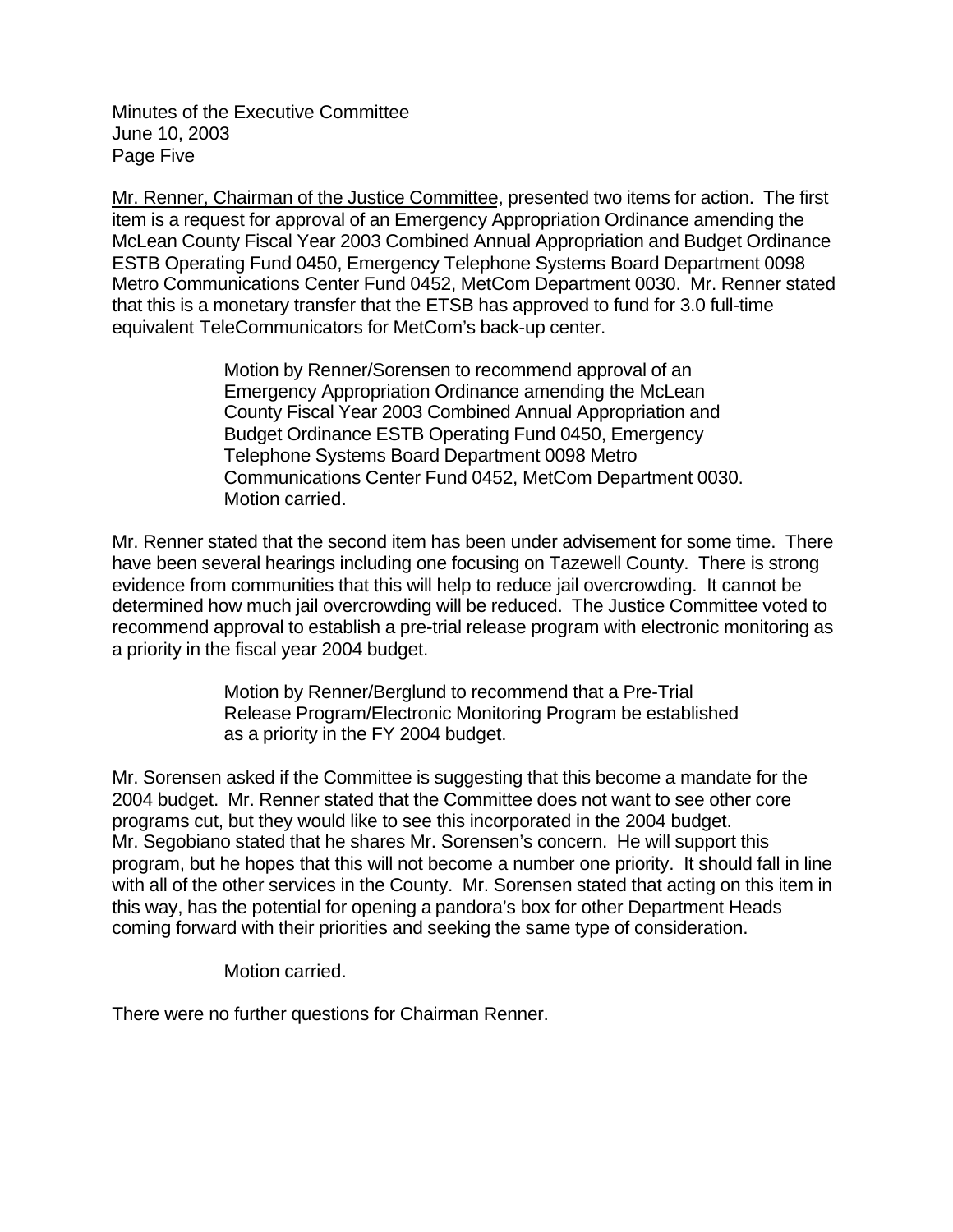Minutes of the Executive Committee June 10, 2003 Page Six

Mr. George Gordon, Chairman of the Land Use and Development Committee, presented no items for action. He explained that the first item involves a preliminary subdivision plan. This item will go to the Board provided it is approved at a Special Committee Meeting prior to the County Board meeting. Dr. Koe has brought the proposal to the Land Use and Development Committee and there was a sufficient number of staff objections. He was granted an extension of time in order to try to correct those deficiencies. Mr. Gordon informed the Committee that the second item that he wanted to bring to the Committee's attention is the request to waive the second Special Use Permit fee for Mr. Dallas and Ms. Peggy Kaufman. The first permit they had received had expired and they had to apply for a second. Due to circumstances beyond the Kauffman's control, the Committee voted to refund one-half (\$275.00) of the \$550.00 fee. Neither of these items will be presented on the consent agenda. The Committee had no questions for Mr. Gordon at this time.

Chairman Sweeney asked Mr. Sorensen if he could update the Committee on the progress of the Rules Committee. Mr. Sorensen stated that scheduling issues have presented a problem and the Rules Committee has not met. Hopefully, before the next Executive Committee the Rules Committee will have a chance to meet and discuss the issue at hand.

Mr. Gordon stated there have been several changes in meeting times for the month of July. He asked if Mr. Zeunik could address that. Mr. Zeunik stated that the County Board Meeting in July has been moved back to July 22<sup>nd</sup> in order not to conflict with the National Association of Counties (NACo) conference, which is the third week in July. The Property Committee has moved their July meeting to Thursday, July 10<sup>th</sup>. The Land Use and Development Committee also voted to move their July meeting to July  $10<sup>th</sup>$ . The Executive Committee normally meets on July  $8<sup>th</sup>$ . It would be appropriate for the Executive Committee to meet on July  $15<sup>th</sup>$ . With this change, all of the Oversight Committees will have met prior to the Executive Committee.

> Motion by Renner/Berglund to move the July Executive Committee Meeting from Tuesday, July  $8<sup>th</sup>$  at 4:30 p.m. to Tuesday, July 15<sup>th</sup> at 4:30 p.m. Motion carried.

Ms. Berglund asked if that would cause any problems with a quorum. Mr. Zeunik stated that she is the only Executive Committee Member attending the NACo Conference.

Chairman Sweeney presented the bills as recommended and transmitted by the County Auditor for payment. The fund total for this month is \$298,775.63.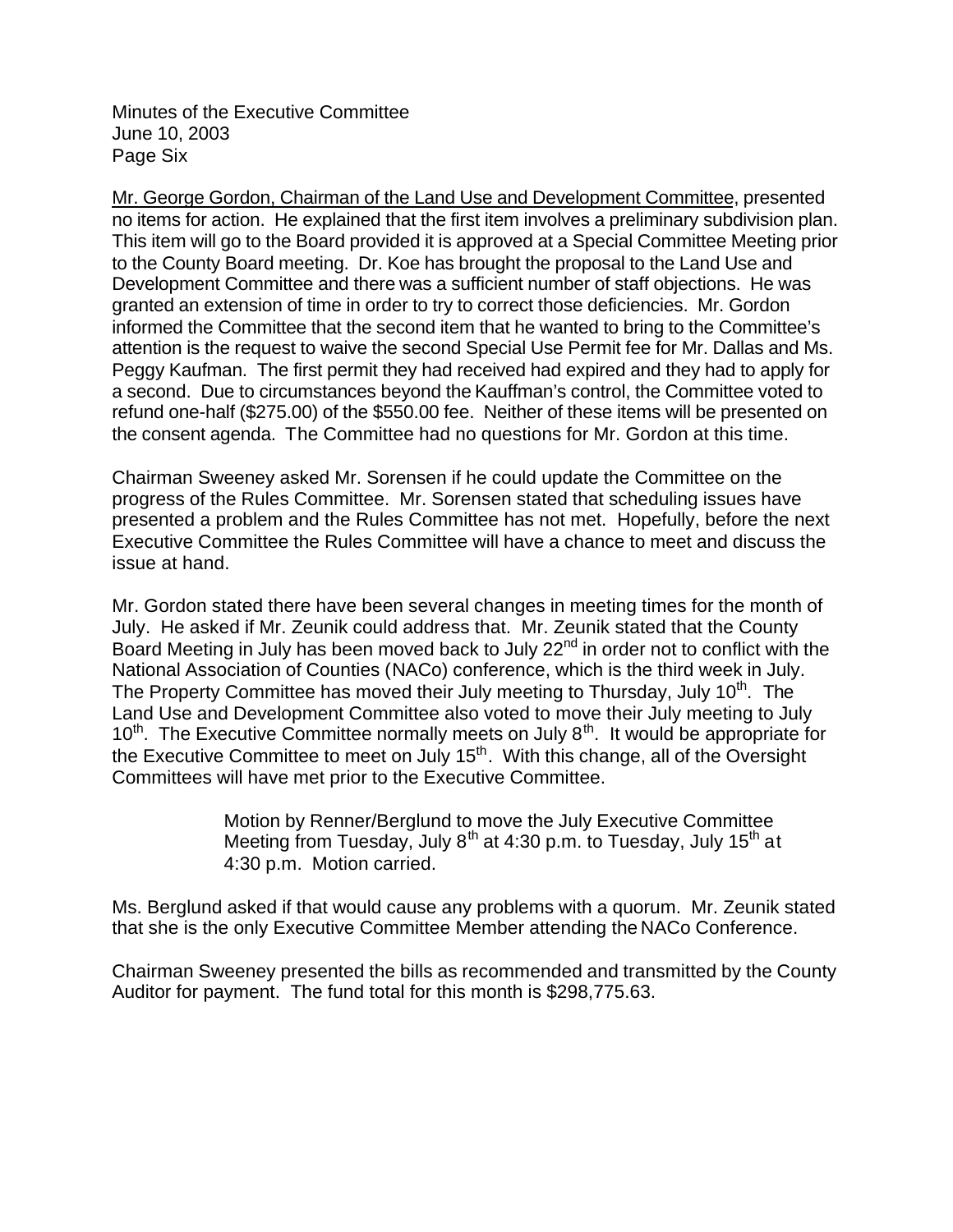Minutes of the Executive Committee June 10, 2003 Page Seven

> Motion by Bostic/Renner to recommend approval of the Bills as of May 30, 2003 as presented by the Auditor. Motion carried.

Motion by Sorensen/Renner to enter into Executive Session to Discuss the County Administrator's Yearly Evaluation. The following Individuals are included in the Executive Session: Mr. John Zeunik, Member Rodgers. Motion carried.

The meeting was adjourned to Executive Session at 5:02 p.m.

The Executive Committee returned to Open Session at 5:25 p.m. Chairman Sweeney asked for a motion to recommend approval of the Employment Agreement extension and merit review increase for the County Administrator.

> Motion by Gordon/Bostic to recommend approval of an extension of the Employment Agreement with Mr. John M. Zeunik, County Administrator, to June, 2008, and to recommend approval of a one-time performance bonus of \$1,500.00, a merit review step increase of 5 steps, and an